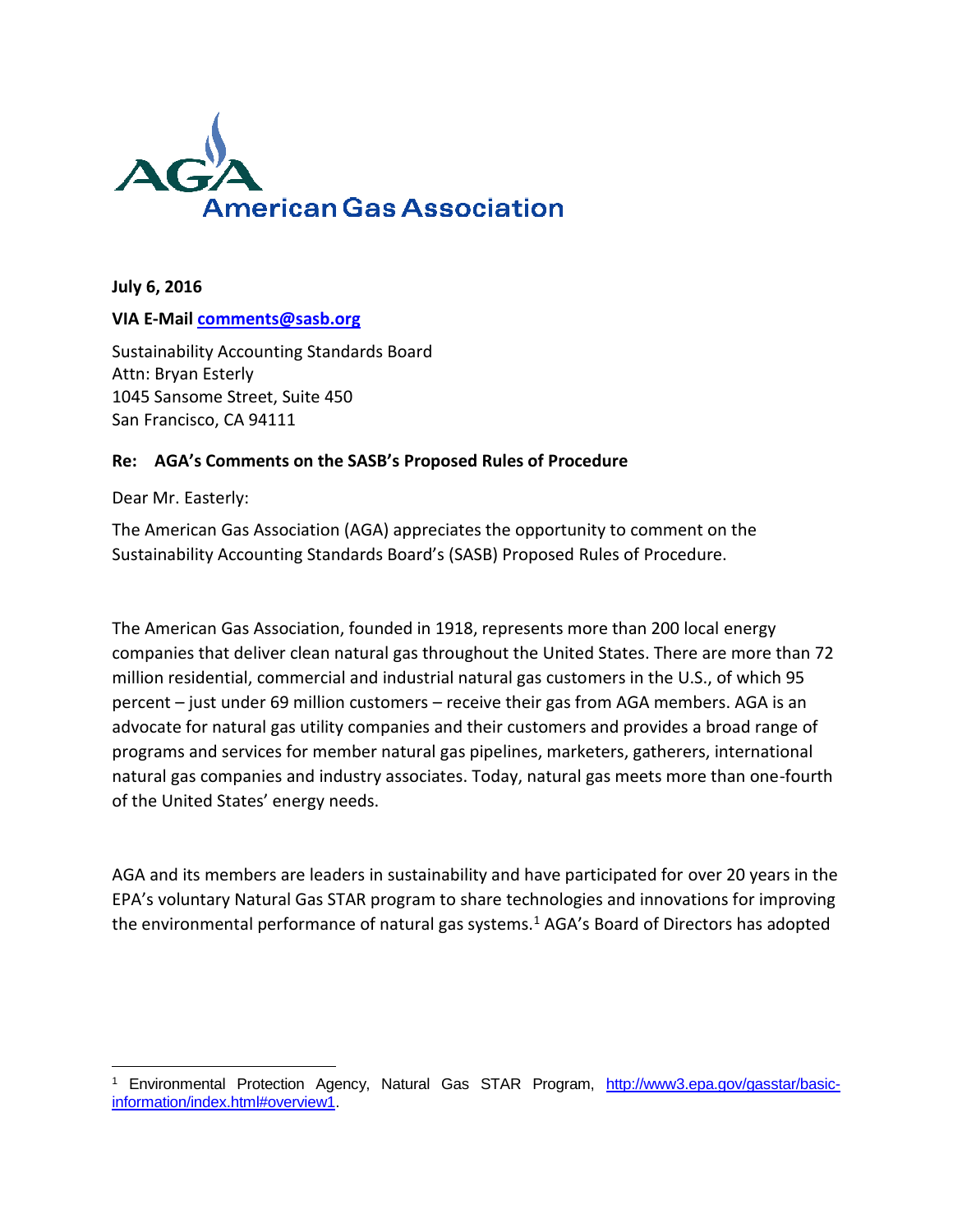a Commitment to Enhancing Safety,<sup>2</sup> and has approved voluntary AGA guidelines<sup>3</sup> for reducing natural gas emissions. As a result of our members' commitment to safety and efforts to modernize their distribution infrastructure, the recent updated EPA Inventory of Greenhouse Gas Emissions issued April 15, 2016 shows that emissions from natural gas distribution have dropped an impressive 74 percent since 1990, even as the industry added over 300,000 miles of distribution mains to serve 17 million more customers, an increase of 30 percent in both cases. AGA members also showed up in force to support the launch of EPA's new voluntary Methane Challenge program in March 2016.<sup>4</sup> All 41 companies that volunteered as Founding Partners are AGA members. However, as detailed below, while we actively support sustainability, we have serious concerns about shortcomings in the non-transparent and unbalanced process already used to develop SASB's Gas Utilities Provisional Standard and the failure of the Proposed Rules of Procedure to meet basic requirements for [American National Standards](http://webstore.ansi.org/default.aspx)  [Institute \(ANSI\)-](http://webstore.ansi.org/default.aspx)accredited standards bodies.

AGA is an ANSI-accredited standards body, and we have extensive experience following proper ANSI procedures to develop ANSI-accredited consensus industry standards. SASB's process is clearly not consistent with ANSI requirements. We encourage SASB to revise its Rules of Procedure and governance structure to align with ANSI requirements for *consensus* industry standards development and to reassess its draft or provisional standards following the ANSI process.

## **I. The Process Described Does** *Not* **Reflect a Transparent, Market-Informed or Balanced Approach to Standard-Setting**

Although SASB claims ANSI accreditation in the Rules of Procedure<sup>5</sup> and in its website and other materials, SASB has not followed ANSI Essential Requirements for processing the proposed change in procedure. First, the proposed change in procedure has not been coordinated through ANSI. Second, it has not been announced in an ANSI Standards Action Notice. Third, it

 $\overline{\phantom{a}}$ <sup>2</sup> Natural Gas Utilities Renew Commitment to Enhancing Safety, October 2015, [https://www.aga.org/news/news-releases/natural-gas-utilities-renew-commitment-enhancing-safety.](https://www.aga.org/news/news-releases/natural-gas-utilities-renew-commitment-enhancing-safety)

<sup>3</sup> AGA Guidelines for Reducing Natural Gas Emissions From Distribution Systems, May 17, 2014, [https://www.aga.org/sites/default/files/aga\\_guidelines\\_for\\_natural\\_gas\\_emission\\_reduction\\_bd\\_approved\\_m](https://www.aga.org/sites/default/files/aga_guidelines_for_natural_gas_emission_reduction_bd_approved_may_17_2014.pdf) [ay\\_17\\_2014.pdf.](https://www.aga.org/sites/default/files/aga_guidelines_for_natural_gas_emission_reduction_bd_approved_may_17_2014.pdf)

<sup>&</sup>lt;sup>4</sup> See EPA Methane Challenge web site[, https://www3.epa.gov/gasstar/methanechallenge/](https://www3.epa.gov/gasstar/methanechallenge/) .

<sup>5</sup> Proposed Rules of Procedure, p. 1.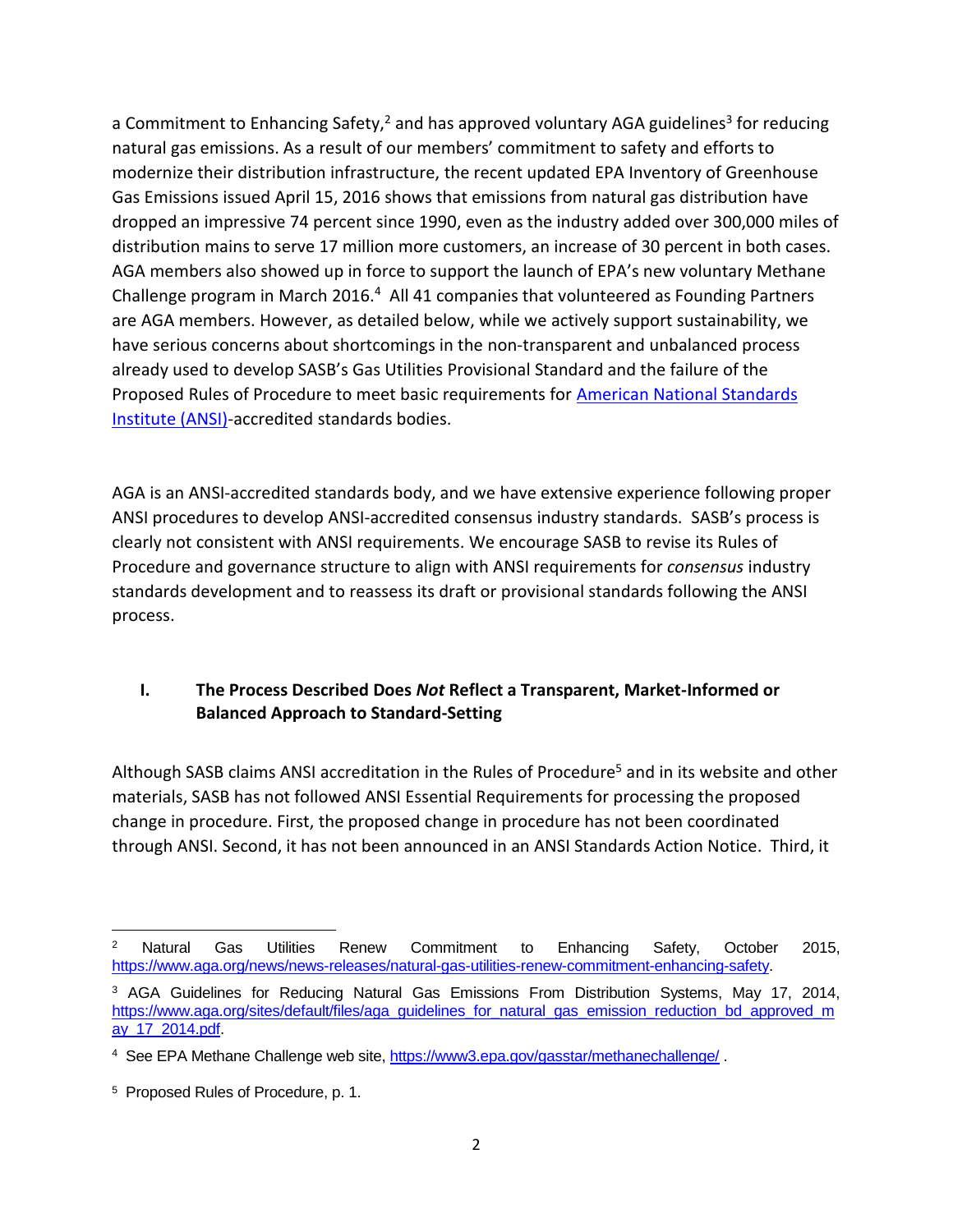is doubtful that ANSI would approve the Proposed Rules of Procedure. SASB concedes in a footnote on page 5 of the Proposed Rules of Procedure:

> *At time of publication, SASB has not formed a Consensus Body or declared its intent to develop an American National Standard through the ANSI Project Initiation Notification System (PINS). These Rules of Procedure are not intended to be considered Standards Development Procedures in compliance with ANSI Essential Requirements.*

This statement is strange and logically inconsistent, since ANSI accreditation is achieved only through submittal of a standards development procedure. We question how SASB obtained its accreditation, and can only surmise that SASB must have submitted a Rules of Procedure document to ANSI at some time in the past. SASB evidently followed that Rule of Procedure to develop its Draft and Provisional Standards – including those purporting to cover natural gas utilities. Failure to disclose that procedure now hardly represents a transparent process, and it is certainly inconsistent with ANSI requirements.

The appeals process is also insufficiently transparent. The procedure does not contain an ANSI required appeals process. Appeals and complaints are briefly mentioned but not fully described.<sup>6</sup> A Standards Oversight Committee (subset of the board) receives and reviews appeals and other complaints. There are no details or time limits on how these appeals are handled.

The process also ensures an unbalanced approach to standards development, largely due to the lack of representation from affected industries, as we discuss below in section III.

# II. **SASB's Proposed Process will Not Facilitate Material, Decision-Useful or Cost-Effective Disclosures**

A fundamental flaw woven into the fabric of SASB's Rules of Procedures is the absence of any meaningful representation on its key voting bodies by individuals with operational expertise in the 79 industries to be covered by SASB's "standards." The Proposed Rules of Procedure provide for "consultation" with corporate issuers, but there is no provision for true, balanced representation of the affected industry on the body that is balloted and allowed to vote on proposed standards, as would be required for ANSI consensus standards.

 $\overline{\phantom{a}}$ 6 Proposed Rules of Procedure, pp. 2.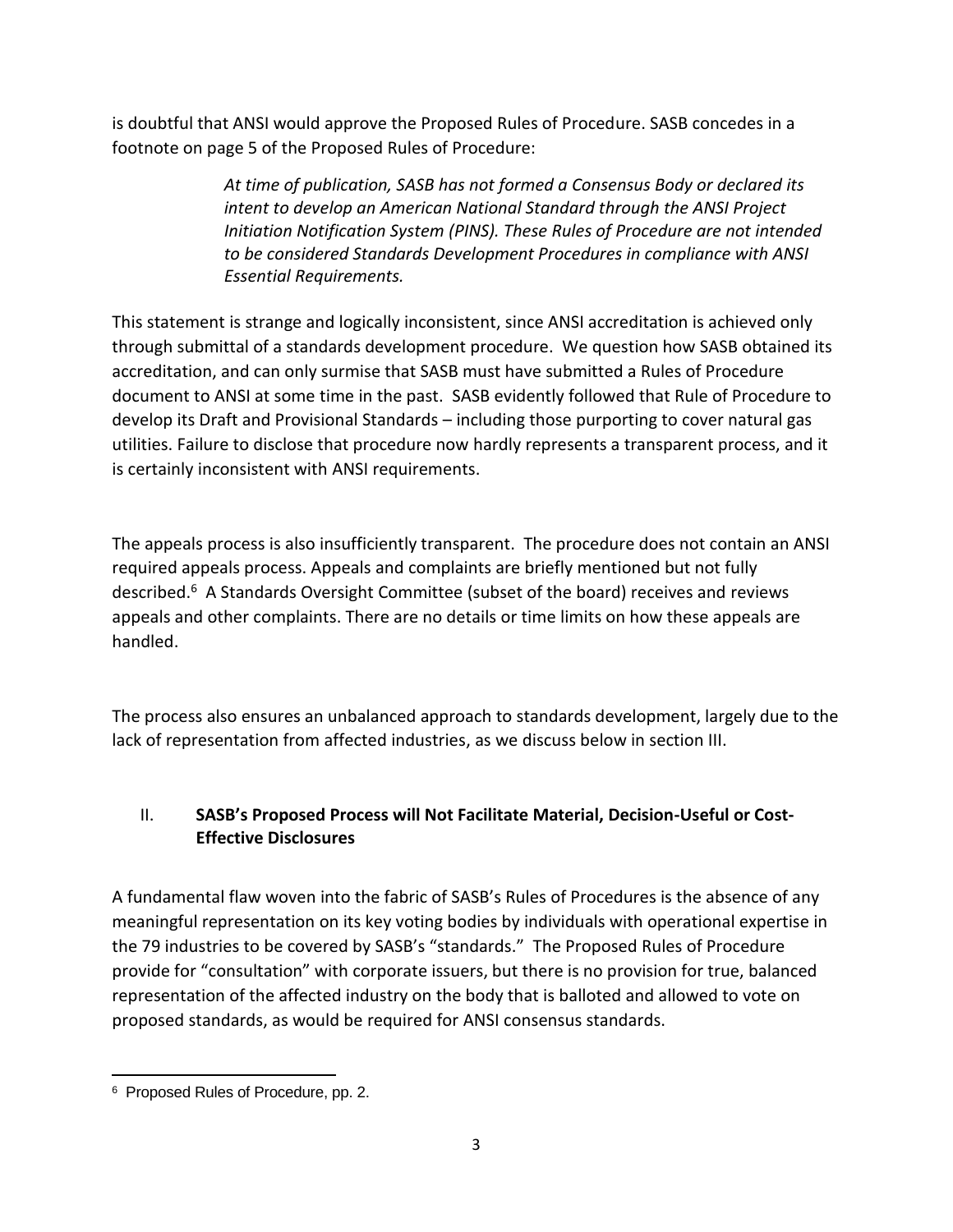Industry expertise is critical to developing cost-effective, relevant consensus standards, particularly for a highly-regulated industry such as natural gas distribution utilities. The business model and operating issues for gas utilities differ significantly from non-utility industries. State public utility commissions closely regulate the rates gas utilities may charge their customers, the allowable profits they can earn on gas delivery services, the mechanisms used to allow the utility to pass through the cost of the natural gas commodity (with no profit), and the level of capital expenditures the utility is allowed to incur to install or replace distribution pipelines and ensure a safe and reliable gas delivery system. The U.S. Department of Transportation, Pipeline Safety and Hazardous Materials Administration (PHMSA) also regulates utility pipeline safety under a series of highly technical regulations. This requires involving the gas utility industry and those with relevant expertise in any attempt to craft standards affecting gas utilities. Accordingly, AGA was disappointed that the work groups SASB used to create the Draft Gas Utilities Standard did not allow for input from the industry but only surveyed a limited number of utility employees who lacked the requisite array of technical expertise and who were not allowed to consult with their companies or colleagues who could have provided the necessary expertise. It appears SASB's process going forward will continue to provide inadequate representation for the gas utility industry.

According to the Proposed Rules of Procedure:

*The SASB will regularly consult with relevant stakeholders for input on its standards-development process. Generally the SASB will focus stakeholder "consultation on corporate issuers, investors, analysts, and other market participants and intermediaries*

It is not clear how this "consultation" would take place, or who would determine what actions or disclosures might be "cost-effective" for a particular industry or how they would make such a determination. There is no indication that SASB would consult with "corporate issuers" with balanced representation in each of the 79 affected industries for each of the 79 standards. As discussed below, the proposed governance structure would give authority to vote on standards to only *three* "corporate issuer representatives" – out of 79 different industries.<sup>7</sup> That necessarily means that individuals that have no expertise in gas utility operations or understanding of its regulatory context will vote on standards for gas utilities. With respect, we believe that an individual with expertise in another industry cannot hope to know what types of disclosures might be material, decision-useful or cost-effective for natural gas distribution utilities.

 $\overline{\phantom{a}}$ 7 See Proposed Rules of Procedure, p. 9.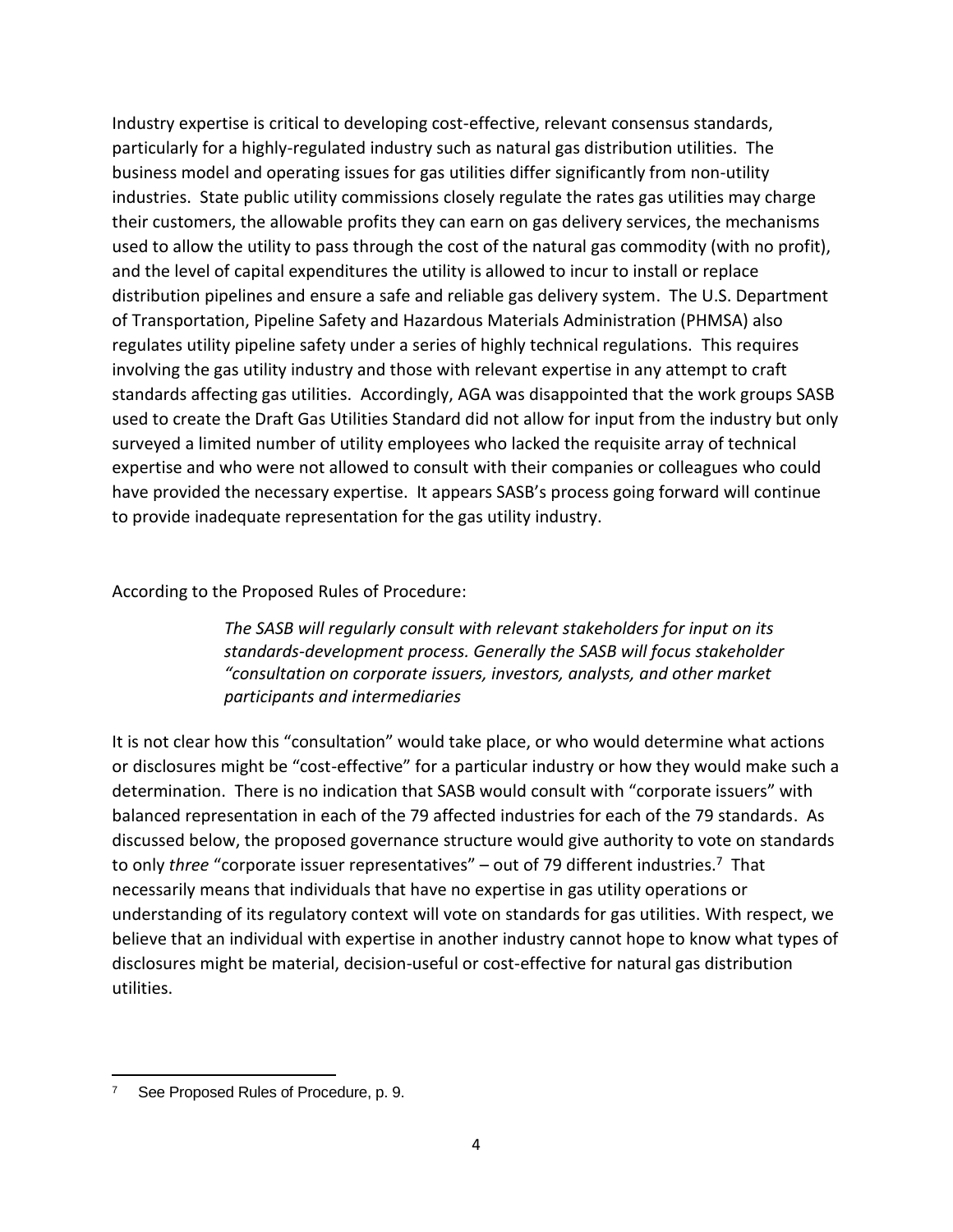### **III. The Governance Structure is Not Clear or Appropriate and is Virtually Guaranteed to Produce Poor-Quality Outcomes**

SASB purports to create accounting standards in 10 sectors covering 79 industries. State utility commission-regulated natural gas and electric utilities are combined in a sector called "Infrastructure" with such unrelated industries as waste management, real estate owners, developers & investment, home builders and real estate services.<sup>8</sup> Even if there were one representative for each sector, that lone representative would not have the requisite knowledge to understand the operations and business model for all the disparate industries in what SASB calls the "Infrastructure" sector. And yet, according to the Proposed Rules of Procedure:

*The Standards Council will be composed of nine members appointed by the SASB Board of Directors, including a Chair, with equal representation of corporate issuers, investors, and a third category of other stakeholders such as accountants, lawyers, public servants, nongovernmental organizations.<sup>9</sup>*

In the Proposed Rules of Procedure, SASB claims to have balanced representation:

*Standards Council Membership: The SASB's Standards Council, which ultimately votes to ratify any changes to the SASB Code, will be comprised of balanced representation from each of the SASB's key stakeholder groups.*

However, with only nine members – only three of whom would be drawn from corporate issuers – and a need to provide balanced representation of 79 different industries, it is clearly *impossible* for the Standards Council to achieve balanced representation of all sectors and industries covered by SASB. It is unclear if any of the affected sectors or industries will be represented on the council.

Further, the Proposed Rules of Procedure state that a Standards Setting Organization (SSO) will develop standards and seek stakeholder and public feedback to inform their work, but there is no indication regarding who will be appointed to the SSO and how affected industries would be represented on the SSO, if at all. Given references to SSO staff, it appears this body may be

 $\overline{\phantom{a}}$ 

<sup>8</sup> SASB Proposed Conceptual Framework, Exposure Draft, Appendix: SASB's Sustainable Industry Classification SystemTM.

<sup>9</sup> Id., Executive Summary, p. 1; see also p. 9.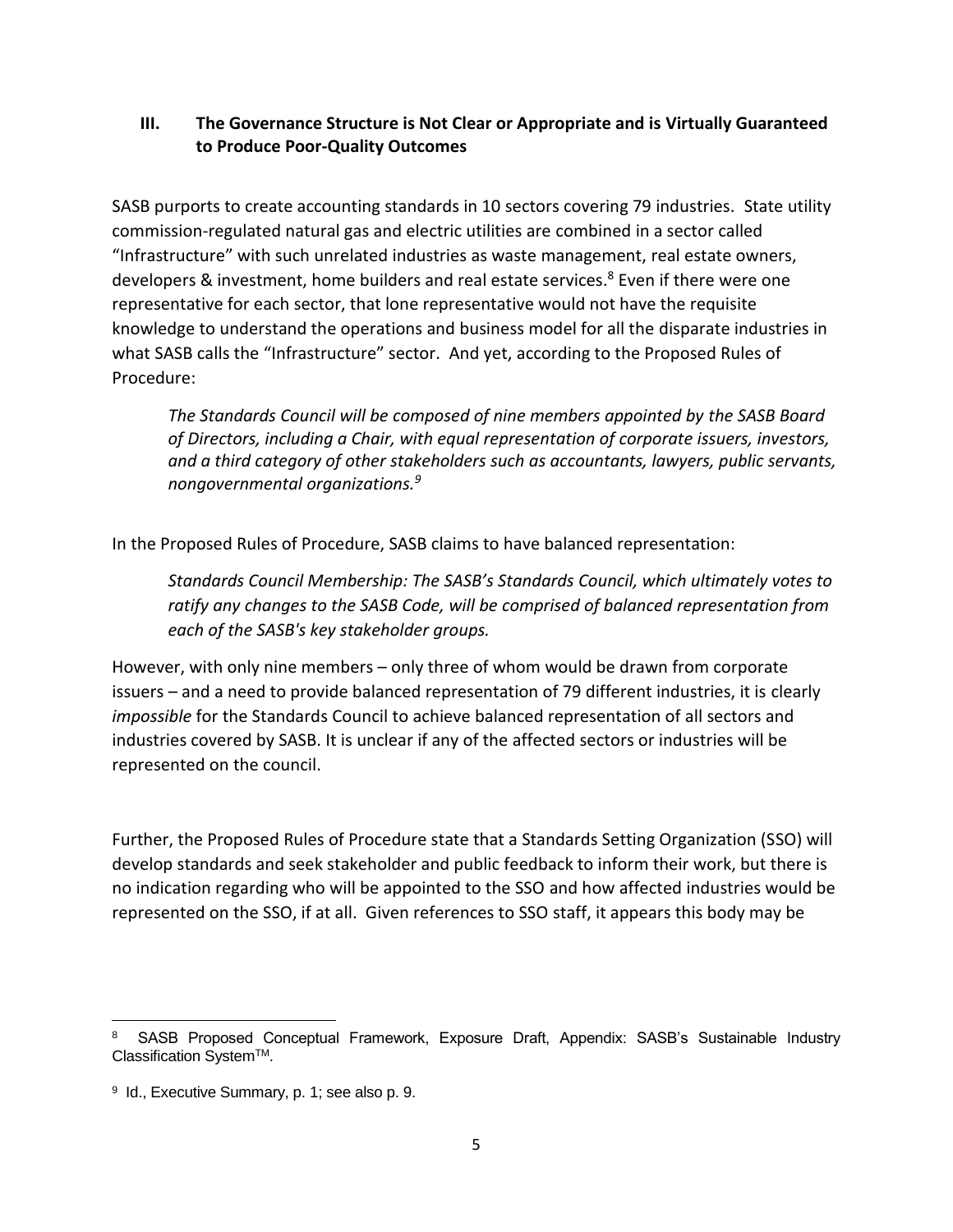comprised solely of SASB employees. Only the "Standards Council, however, will have the ultimate authority to approve or reject standards proposed by the SASB staff." $^{10}$ 

The Standards Council would be appointed by the SASB Board, but the Proposed Rules of Procedure are silent as to the composition of the Board. There is no indication that the Board would be balanced or representative. The procedures should also detail the composition of the Board Governance and Nominating Committee, which has influence over the Board Standards Oversight Committee and the Standards Council.

In footnote 1, SASB notes that it has not formed a "Consensus Body" or declared its intention to develop any standards following ANSI's requirements. We believe SASB's reluctance to follow the standard-setting process established by ASNI undermines SASB's influence. If SASB wishes to continue prominently announcing its ANSI affiliation on its website and in its publications, to avoid being misleading, SASB should undertake to develop a process and governance structure that meets ANSI requirements, then follow ANSI requirements in standards development.

In conclusion, AGA finds that SASB's Proposed Rules of Procedures are fatally flawed. We encourage SASB to follow ANSI's requirements in its process and standards development. AGA will provide comments on SASB's Provisional Gas Utilities Standard at a later date. For now we will note that the process SASB used in its development prevented effective representation of the gas utility industry by individuals with the requisite expertise in gas utility operations and environmental management, and this inevitably resulted in a Draft Standard that would not offer useful guidance for making material disclosures on sustainability issues.<sup>11</sup> While we appreciate SASB's attempt to respond to our comments by making changes in the Provisional Standard, it still misses the mark, most likely because it rests on a shaky foundation created by the original lack of balanced, representative gas utility industry input in the process used to develop the Draft Standard.

 $\overline{\phantom{a}}$ 

<sup>10</sup> Proposed Rules of Procedure, p. 8.

<sup>11</sup> See AGA's Comments on SASB's Draft Gas Utilities Standard, January 28, 2016 at [https://www.aga.org/sites/default/files/2016\\_01\\_28\\_aga\\_comments\\_sasb\\_natural\\_gas\\_distribution\\_final.pdf.](https://www.aga.org/sites/default/files/2016_01_28_aga_comments_sasb_natural_gas_distribution_final.pdf)